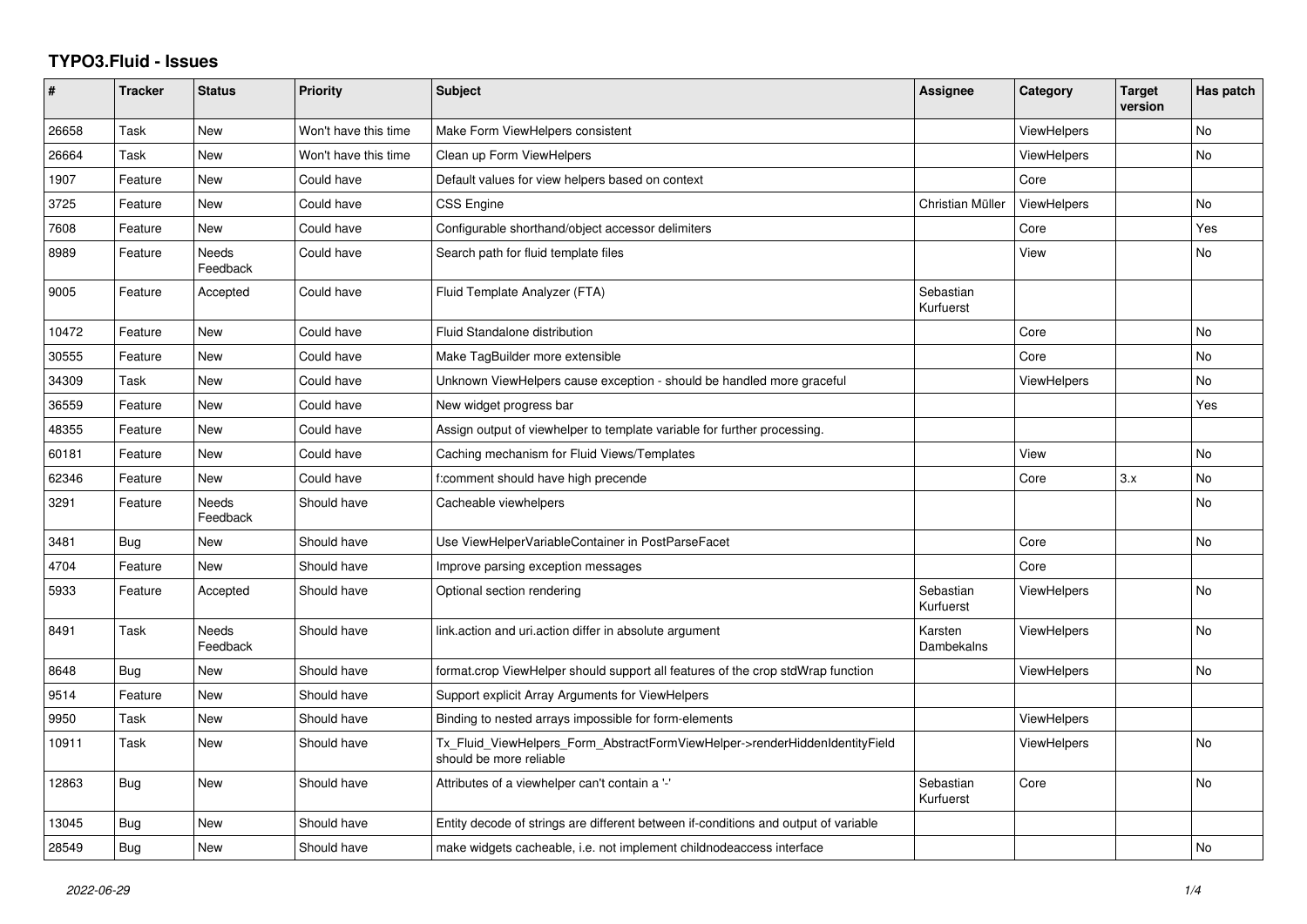| #     | <b>Tracker</b> | <b>Status</b>            | <b>Priority</b> | <b>Subject</b>                                                                                              | <b>Assignee</b>             | Category    | <b>Target</b><br>version | Has patch     |
|-------|----------------|--------------------------|-----------------|-------------------------------------------------------------------------------------------------------------|-----------------------------|-------------|--------------------------|---------------|
| 28550 | Bug            | <b>New</b>               | Should have     | (v4) make widgets cacheable, i.e. not implement childnodeaccess interface                                   |                             |             |                          | No            |
| 28551 | Bug            | Accepted                 | Should have     | (v4) backport VHTest                                                                                        | Sebastian<br>Kurfuerst      |             |                          | No            |
| 28552 | Bug            | <b>New</b>               | Should have     | (v5) write ViewHelper test for compiled run; adjust functional test to do two passes<br>(uncached & cached) |                             |             |                          | <b>No</b>     |
| 28553 | Bug            | <b>New</b>               | Should have     | improve XHProf test setup                                                                                   |                             |             |                          | <b>No</b>     |
| 28554 | Bug            | New                      | Should have     | (v4) implement feature flag to disable caching                                                              |                             |             |                          | No            |
| 30937 | Bug            | New                      | Should have     | CropViewHelper stringToTruncate can't be supplied so it can't be easily extended                            |                             | ViewHelpers |                          | Yes           |
| 31955 | Feature        | New                      | Should have     | f:uri.widget                                                                                                |                             | Widgets     |                          | No            |
| 32035 | Task           | New                      | Should have     | Improve fluid error messages                                                                                |                             | Core        |                          | Yes           |
| 33215 | Feature        | New                      | Should have     | RFC: Dynamic values in ObjectAccess paths                                                                   |                             |             |                          | No            |
| 33394 | Feature        | <b>Needs</b><br>Feedback | Should have     | Logical expression parser for BooleanNode                                                                   | <b>Tobias Liebig</b>        | Core        |                          | No            |
| 34682 | Bug            | <b>Under Review</b>      | Should have     | Radio Button missing checked on validation error                                                            |                             | ViewHelpers |                          | <b>No</b>     |
| 36410 | Feature        | New                      | Should have     | Allow templates to send arguments back to layout                                                            |                             | ViewHelpers |                          | No            |
| 36655 | Bug            | New                      | Should have     | <b>Pagination Links</b>                                                                                     |                             | Widgets     |                          | No            |
| 36662 | <b>Bug</b>     | Needs<br>Feedback        | Should have     | Checked state isn't always correct when property is collection                                              | Kevin Ulrich<br>Moschallski | ViewHelpers | 1.1.1                    | No            |
| 37095 | Feature        | New                      | Should have     | It should be possible to set a different template on a Fluid TemplateView inside an<br>action               | Christopher<br>Hlubek       |             |                          | No            |
| 37619 | Bug            | New                      | Should have     | Fatal Error when using variable in name attribute of Section ViewHelper                                     |                             | ViewHelpers |                          | No            |
| 38130 | Feature        | New                      | Should have     | Checkboxes and multiple select fields should have an assignable default value                               |                             |             |                          | <b>No</b>     |
| 39936 | Feature        | New                      | Should have     | registerTagAttribute should handle default values                                                           |                             | ViewHelpers |                          | No            |
| 39990 | Bug            | New                      | Should have     | Same form twice in one template: hidden fields for empty values are only rendered<br>once                   |                             | Core        |                          | <b>No</b>     |
| 40081 | Feature        | New                      | Should have     | Allow assigned variables as keys in arrays                                                                  |                             |             |                          | <b>No</b>     |
| 40998 | Bug            | <b>Under Review</b>      | Should have     | Missing parent request namespaces in form field name prefix                                                 | Sebastian<br>Kurfuerst      | ViewHelpers | 1.1.1                    | No            |
| 42397 | Feature        | New                      | Should have     | Missing viewhelper for general links                                                                        |                             |             |                          | No            |
| 42743 | Task           | New                      | Should have     | Remove inline style for hidden form fields                                                                  |                             |             |                          | $\mathsf{No}$ |
| 43071 | Task           | New                      | Should have     | Remove TOKENS for adding fallback teplates in B                                                             |                             |             |                          | No            |
| 43072 | Task           | New                      | Should have     | Remove TOKENS for adding templates fallback in Backporter                                                   |                             | View        |                          | No            |
| 43346 | Feature        | <b>Under Review</b>      | Should have     | Allow property mapping configuration via template                                                           | Karsten<br>Dambekalns       | ViewHelpers | 2.1                      | No            |
| 44234 | <b>Bug</b>     | <b>Under Review</b>      | Should have     | selectViewHelper's sorting does not respect locale collation                                                |                             | ViewHelpers | 2.1                      | $\mathsf{No}$ |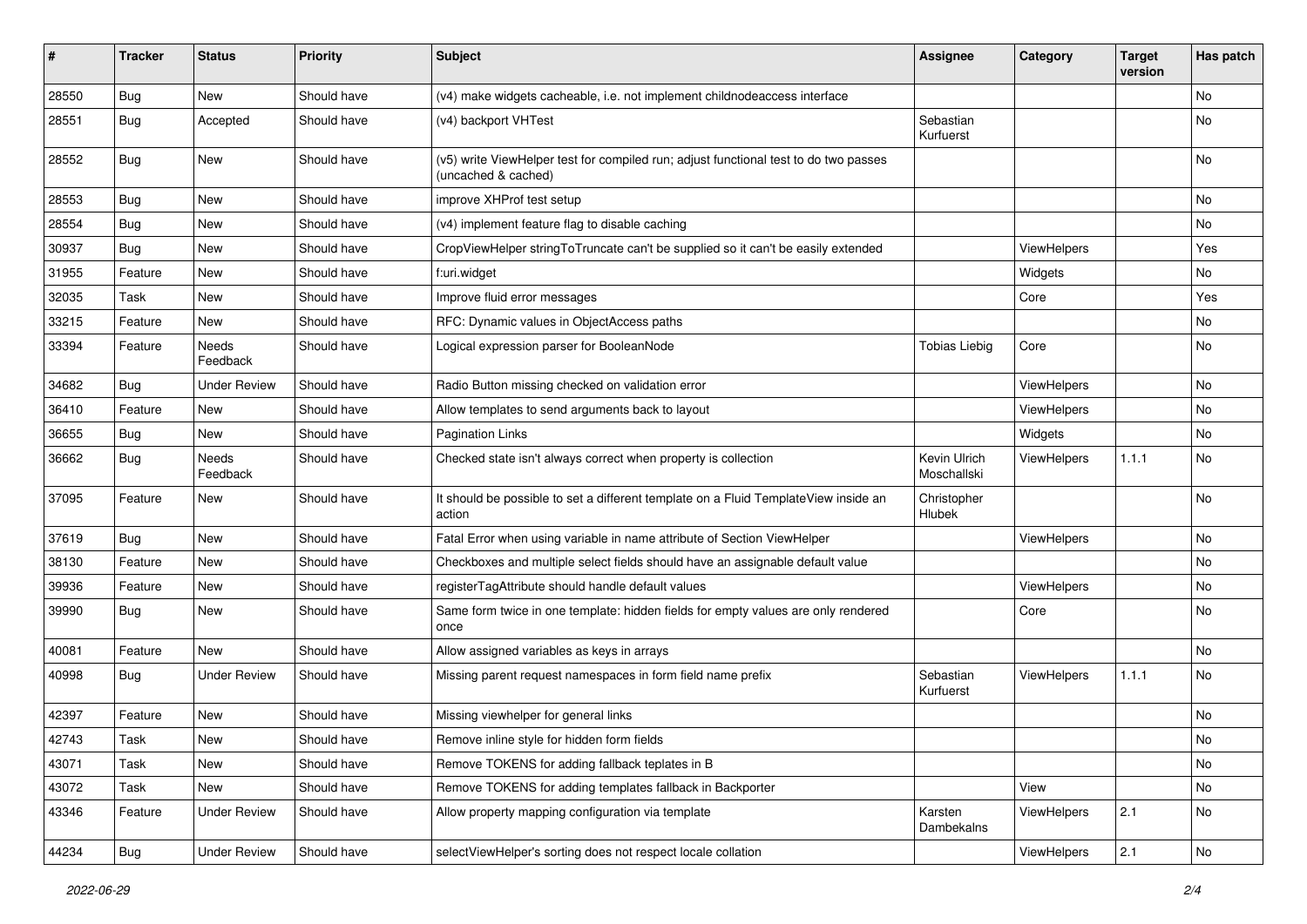| #     | <b>Tracker</b> | <b>Status</b>            | <b>Priority</b> | <b>Subject</b>                                                                     | <b>Assignee</b>      | Category           | <b>Target</b><br>version | Has patch |
|-------|----------------|--------------------------|-----------------|------------------------------------------------------------------------------------|----------------------|--------------------|--------------------------|-----------|
| 45153 | Feature        | New                      | Should have     | f:be.menus.actionMenuItem - Detection of the current select option is insufficient |                      |                    |                          | <b>No</b> |
| 45345 | Feature        | Needs<br>Feedback        | Should have     | Easy to use comments for fluid that won't show in output                           |                      |                    |                          |           |
| 45394 | Task           | New                      | Should have     | Forwardport Unit test for standalone view                                          |                      | View               |                          | <b>No</b> |
| 46091 | Task           | Needs<br>Feedback        | Should have     | Show source file name and position on exceptions during parsing                    |                      |                    |                          | No        |
| 46257 | Feature        | <b>Under Review</b>      | Should have     | Add escape sequence support for Fluid                                              |                      | Core               |                          | <b>No</b> |
| 46289 | Bug            | Needs<br>Feedback        | Should have     | Enable Escaping Interceptor in XML request format                                  |                      | View               | 2.0.1                    | <b>No</b> |
| 46545 | Feature        | New                      | Should have     | Better support for arrays in options of SelectViewHelper                           |                      |                    |                          | <b>No</b> |
| 47006 | Bug            | <b>Under Review</b>      | Should have     | widget identifier are not unique                                                   |                      |                    |                          | No        |
| 47669 | Task           | New                      | Should have     | FormViewHelper does not define the default request method                          |                      |                    |                          | No        |
| 49600 | Bug            | <b>New</b>               | Should have     | f:form tag shown as a HTML on frontend                                             |                      | ViewHelpers        |                          | <b>No</b> |
| 49756 | Feature        | <b>Under Review</b>      | Should have     | Select values by array key in checkbox viewhelper                                  |                      |                    |                          | No        |
| 50888 | <b>Bug</b>     | Under Review             | Should have     | WSOD by changing name of section and if Fluid caches are generated                 |                      |                    |                          | No        |
| 51277 | Feature        | New                      | Should have     | ViewHelper context should be aware of actual file occurrence                       |                      |                    |                          | No        |
| 52419 | <b>Bug</b>     | <b>New</b>               | Should have     | Wrong PHPDocs notation for default value inline f:translate viewhelper             |                      |                    | 2.0                      | <b>No</b> |
| 52536 | <b>Bug</b>     | Under Review             | Should have     | Errorclass not set if no property-attribute set                                    |                      |                    |                          |           |
| 52591 | <b>Bug</b>     | <b>New</b>               | Should have     | The Pagination Widget broken for joined objects                                    |                      |                    |                          | No        |
| 52640 | Feature        | <b>Under Review</b>      | Should have     | Create an UnlessViewHelper as opposite to the IfViewHelper                         | Marc Neuhaus         |                    |                          | <b>No</b> |
| 53806 | Bug            | <b>Under Review</b>      | Should have     | Paginate widget maximumNumberOfLinks rendering wrong number of links               | Bastian<br>Waidelich | Widgets            |                          | No        |
| 54195 | Task           | New                      | Should have     | Rename and move FormViewHelper's errorClass value, currently 'f3-form-error'       | Adrian Föder         | ViewHelpers        |                          | No        |
| 54284 | Bug            | New                      | Should have     | Default Option for Switch/Case VH                                                  |                      | ViewHelpers        |                          | <b>No</b> |
| 55008 | Bug            | Under Review             | Should have     | Interceptors should be used in Partials                                            | Christian Müller     |                    |                          | <b>No</b> |
| 56237 | Task           | New                      | Should have     | in-line (Condition) View Helpers should not evaluate on parsing                    |                      |                    |                          | No        |
| 58862 | <b>Bug</b>     | <b>Needs</b><br>Feedback | Should have     | FormViewHelper doesn't accept NULL as value for \$arguments                        | Bastian<br>Waidelich | <b>ViewHelpers</b> |                          | Yes       |
| 58921 | Bug            | New                      | Should have     | f:form.* VHs crash if NOT inside f:form but followed by f:form                     |                      |                    |                          | No        |
| 58983 | Bug            | New                      | Should have     | format.date does not respect linebreaks and throws exception                       |                      |                    |                          | No        |
| 60003 | Feature        | New                      | Should have     | Add required-Attribute to f:form.password                                          |                      | ViewHelpers        |                          | No        |
| 60271 | Feature        | <b>New</b>               | Should have     | Paginate viewhelper, should also support arrays                                    |                      |                    |                          | No        |
| 65424 | <b>Bug</b>     | <b>Under Review</b>      | Should have     | SelectViewHelper must respect option(Value Label)Field for arrays                  |                      | ViewHelpers        |                          | No        |